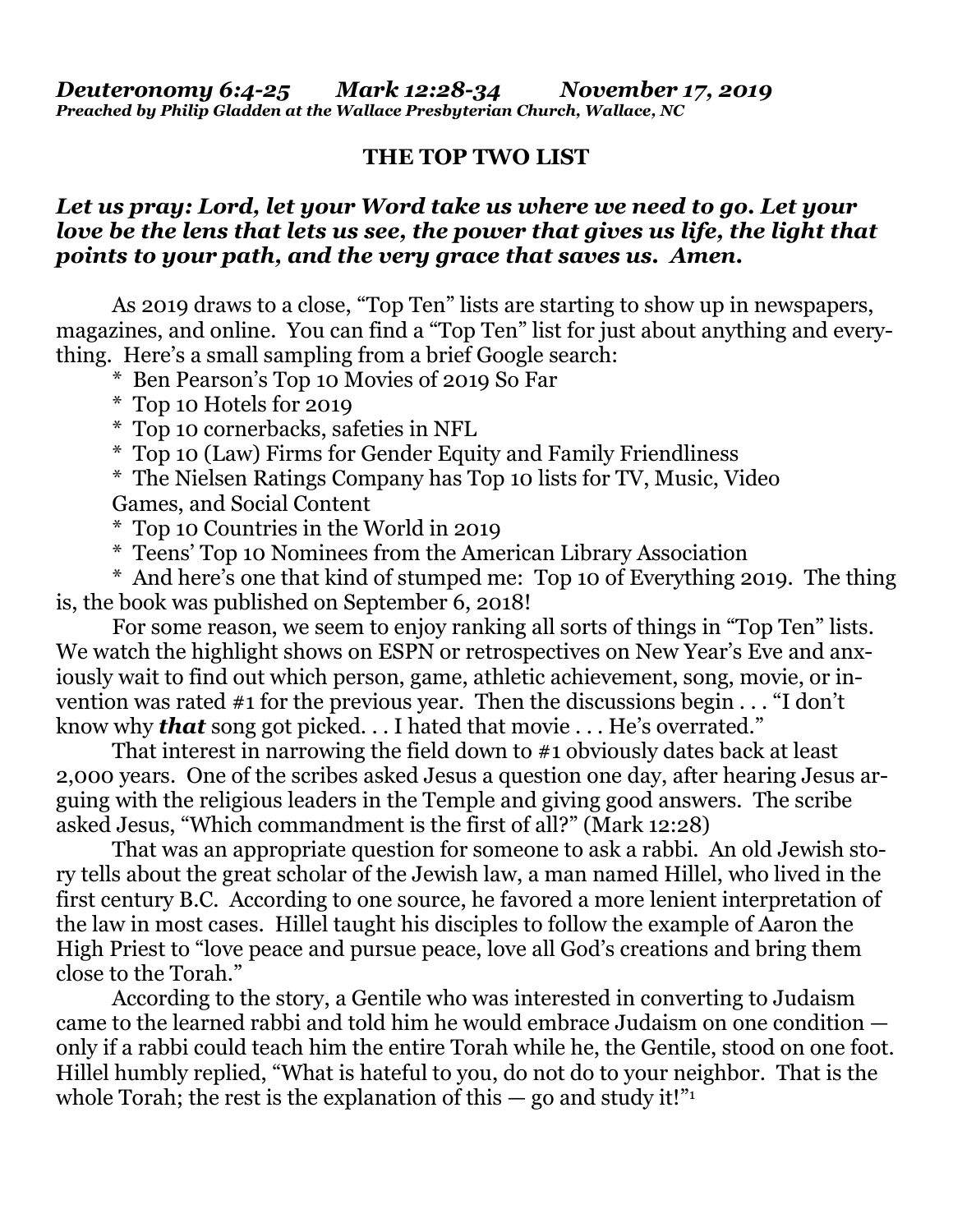Hillel's answer must have surprised the Gentile convert. It is said that in Jesus' day, God's Torah had been expanded to 613 different laws that regulated all of Jewish daily, religious, and ritual life. The 613 laws included the Ten Commandments, but also laws that seem nit-picky and even strange to us in the 21st century, such as:

- \* Not to leave the fat of the slaughtered Passover lamb overnight
- \* Not to ignore a lost object
- \* Not to muzzle an ox while plowing
- \* Not to appoint a foreigner as king
- \* To wipe out the memory of Amalek
- \* Not to destroy food trees during a wartime siege
- \* Not to eat non-kosher maggots
- \* Not to slaughter an animal and its offspring on the same day

It took seven pages, single-spaced, printed front-and-back to list all 613 laws. But, before we shake our heads too much, consider that:

\* The NCAA College Football Rules Book is 220 pages long.

- \* The United States Golf Association Rules of Golf for 2019 is 162 pages long.
- \* The National Football League rulebook is 135 pages long.

\* No one really knows how many federal laws we have in the United States! According to one source, in 1980, Congress gave the General Accounting Office the task of determining how many Federal laws there were. After four years with no report submitted, the GAO explained they were still counting and were up to about 3,000. At that time, based on the number of laws Congress was passing annually, the estimate was that by 2000, there would be more than 20,000 laws. Here we are, twenty years beyond *that* estimate, so who knows how many Federal laws we have in the United States?<sup>2</sup>

\* And in our own Presbyterian Church (U.S.A.), we have our *Book of Order*. In this particular congregation, we have our policies and our Manual of Operations, not to mention the many unwritten, assumed, and sometimes unspoken rules and ways of doing things.

So, that day in the Temple, the scribe asked Jesus to summarize, to condense, to get to the very heart of God's law — what it means to be God's people. Jesus' answer was nothing new or unfamiliar. Moses gave the same instruction to God's people in his farewell address: "Hear, O Israel: The Lord is our God, the Lord alone. You shall love the Lord your God with all your heart, and with all your soul, and with all your might." (Deuteronomy 6:4-5) Then, to fill out his Top Two List, Jesus added a second one like the first: "You shall love your neighbor as yourself." Once again, Jesus didn't make up a new law on the spot. He was reminding the scribe of what God had expected from his people all along: "You shall not take vengeance or bear a grudge against any of your people, but you shall love your neighbor as yourself: I am the Lord." (Leviticus 19:18)

As you can see in today's margin notes, the connection between loving God and loving our neighbors is the heart of our Christian life:

\* "For the whole law is summed up in a single commandment, 'You shall love your neighbor as yourself.'" (Galatians 5:14)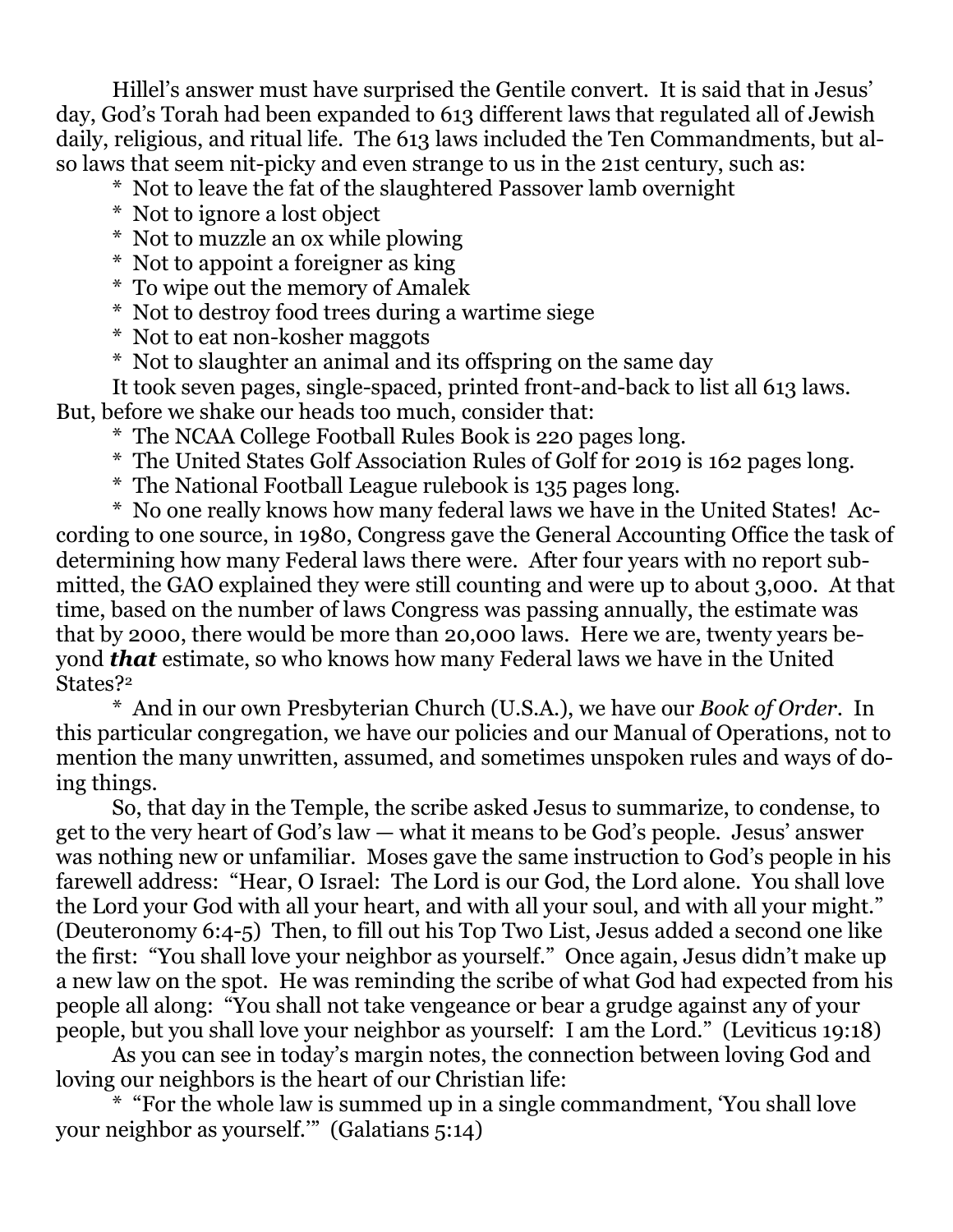\* "The commandment we have from him is this: those who love God must love their brothers and sisters also." (1 John 4:21)

\* "Bear one another's burdens, and in this way you will fulfill the law of Christ." (Galatians 6:2)

Impossible, you might say! Oh, maybe I can love God as best I can, but Lord, what about that person who drives me up the wall? What about that co-worker who undercuts me at every turn? What about that family member who refuses to be reconciled no matter what I do? Oh, Lord, what about . . . ?

Well, the New Testament has something to say about that:

\* "Those who say, 'I love God,' and hate their brothers or sisters, are liars; for those who do not love a brother or sister whom they have seen, cannot love God whom they have not seen." (1 John 4:20)

It's a mystery . . . it's a challenge . . . it may even be an affront to our sense of fairness . . . it certainly goes against the grain of the culture we currently live in . . . Love God. Love neighbor. As the preacher at the Montreat Youth Conference a couple of years ago said in his benediction at the end of each night's worship service:

> *Go forth into the world With compassion and justice in your heart Give strength to the weak Give voice to the silent See one another Hear one another Care for one another And love one another It's all that easy And it's all that hard*

In his book of sermons called *Secrets in the Dark*, Frederick Buechner writes about loving God being first and foremost in our lives. He reminds us that God's people first heard the words, "Hear, O Israel, the Lord your God is one; and you shall love the Lord your God," "in the wilderness, where they were wandering lost, afraid, hungry, dispirited, not knowing what was to become of them, with no resources left, afraid they were going to die  $-$  no food, water  $-$  nothing left except whatever they had in their hearts. And so it came as a promise as well as a commandment. Love and you will live."

Buechner goes on to say, "Love God. We have heard the words so often that we no longer hear them. They are too loud to hear, too big to take in. We know the words so much by heart that we scarcely know them any longer as words spoken to the heart out of a mystery beyond all knowing . . . We hardly stop to wonder where they are taking us. Above all else, the words say, you shall love — not first your neighbor . . . That comes later. On the contrary, it is God you shall love first before you love anything else,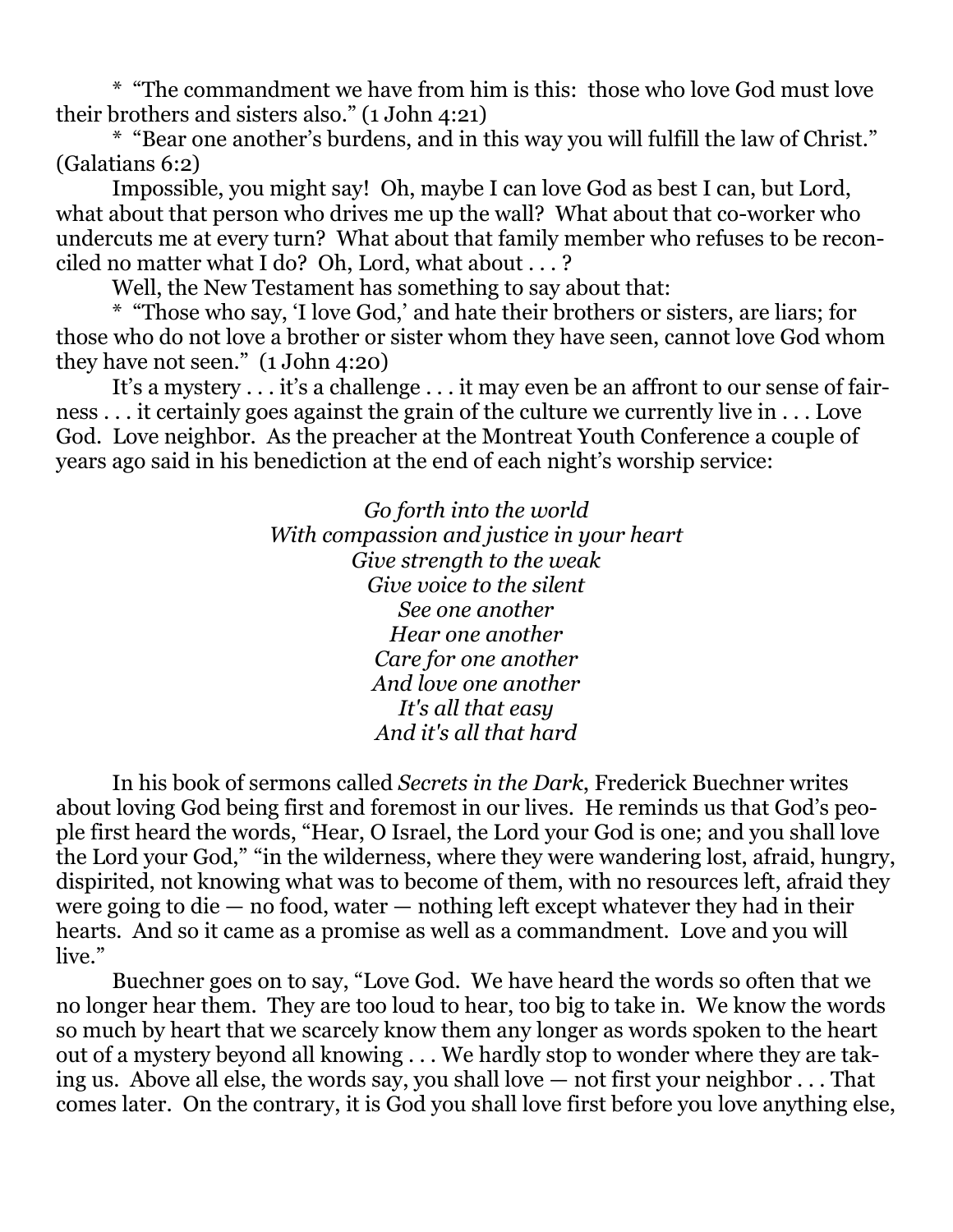and you shall love him with all that you are and all that you have it in you to become, whatever that means. The words don't explain. They just proclaim and command." 3

Oh, but it's so hard! To love God . . . *with everything we have and everything we are!* much less to love our neighbors! That's the truth! How do we love the unlovable? (Of course, that's our subjective judgment on other people! Are they unlovable in God's eyes?) God might have asked himself that very question — in fact, maybe God asks that question about us every day!!! But hear these words of promise and hope from the apostle Paul: "For while we were still weak, at the right time Christ died for the ungodly. . . But God proves his love for us in that while we still were sinners Christ died for us." (Romans 5:6,8)

God loved us so much, he did something to show his love — he sent his only Son for us. God loves us so much, he does something to show his love — he is generous with his blessings and his promises still today. God loves us so much, he wants us to have life — so he tells us, he commands us, he promises us that the way to have life is to "love God with all your heart, and with all your soul, and with all your mind, and with all your strength" and to "love your neighbor as yourself."

You might be thinking to yourself, "Preacher, you're just too naive! How are we supposed to do what God has commanded, especially when it comes to loving our neighbor?" Well, all I can say is, I'm preaching to myself as much as anybody this morning. And what I know is this: the God who loved us so much that he did something to save us from our sins is the same God who calls us to love him with everything — *everything* — we've got and everything we are . . . and to love our neighbors in his name and with the love of Jesus Christ, whose is God's love in the flesh.

If we commit ourselves to Jesus' Top Two List, what difference might it make in our lives? In our church? In our community? In our world? In our giving? In our service?

There's another ancient Jewish story in the Talmud. The subject is the question "When does the dawn begin?" Here's how the story goes:

"How do we know," the rabbi asks, "when the night is over and the day has arrived?"

One student replies: "Rabbi, night is over and day arrives, when you can see a house in the distance and determine if that's your house or the house of your neighbor."

Another student responds, "Night is over and day arrives when you can see an animal in the field and determine if it belongs to you or to your neighbor."

Yet a third student says, "Night is over and day has arrived when you can see a flower in the garden and distinguish its color."

"No, no, no," thunders the rabbi. "Why must you see only in separations, only in distinctions, and disjunctions? No. Night is over and day arrives when you can look into the face of the person beside you and you can see that he is your brother, she is your sister. Night is over when you can see that you belong to each other. That you are one. Night has ended and day has arrived when you can see God in the face of the other." 4

It's all that easy and it's all that hard!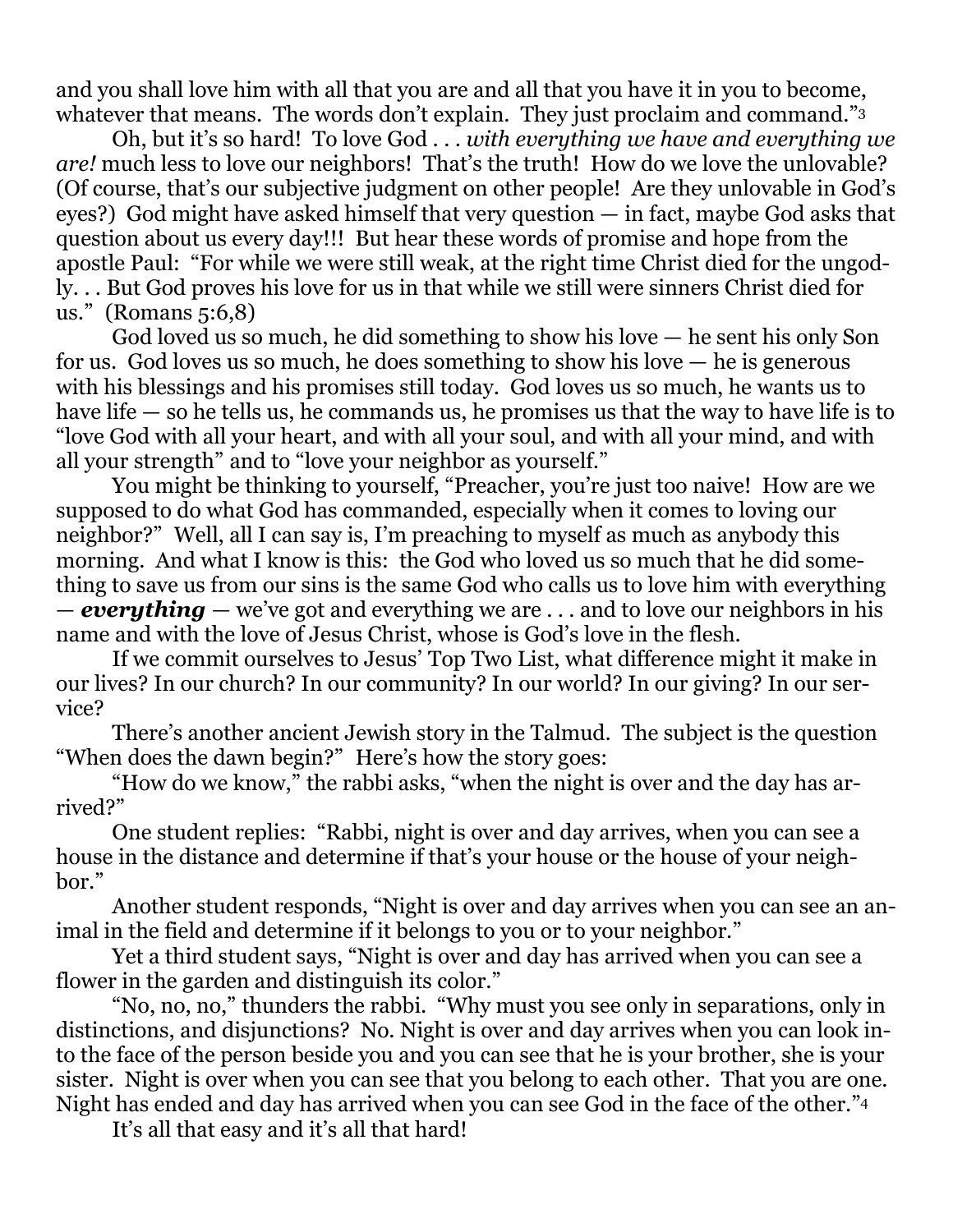As you think about how you will respond to God's grace and love in your life setting your priorities, your service in this church, your relationships in the community, your valuation of other people in this time of division, your financial commitment to the mission and ministries of our congregation — hear these words of a poem by Thomas Troeger, a well-known hymn composer, musician, poet, and teacher of music. In your life, how will you love God, love neighbor? The poem . . .

> *If all you want, Lord, is my heart, my heart is yours alone providing I may set apart my mind to be my own.*

> *If all you want, Lord, is my mind, my mind belongs to you, but let my heart remain inclined to do what it would do.*

*If heart and mind would both suffice, while I kept strength and soul, at least I would not sacrifice completely my control.*

*But since, O God, you want them all to shape with your own hand, I pray for grace to heed your call to live your first command.*<sup>5</sup>

*Let us pray: Generous God, through your Son, Jesus Christ, you have shown us what it means to love. You call us to follow your example and to love our neighbors as we love ourselves. Continue to write your law of love on our hearts. Give us an unwavering passion for justice, and a tenacious faith that will not rest until the hungry are fed, the oppressed find relief, and the outsider finds a welcome. Amen.*

NOTES

<sup>1</sup>Shoshannah Brombacher, "On One Foot," at [www.chabad.org](http://www.chabad.org/).

<sup>2</sup> "How many federal laws are there in the US?" at [www.quora.com.](http://www.quora.com/)

<sup>3</sup>Frederick Buechner, *Secrets in the Dark: A Life in Sermons* (San Francisco: HarperOne, 2007). These references found in a sermon by John Buchanan, "For the Love of God," Fourth Presbyterian Church, Chicago, November 5, 2006 at [www.fourthchurch.org.](http://www.fourthchurch.org/)